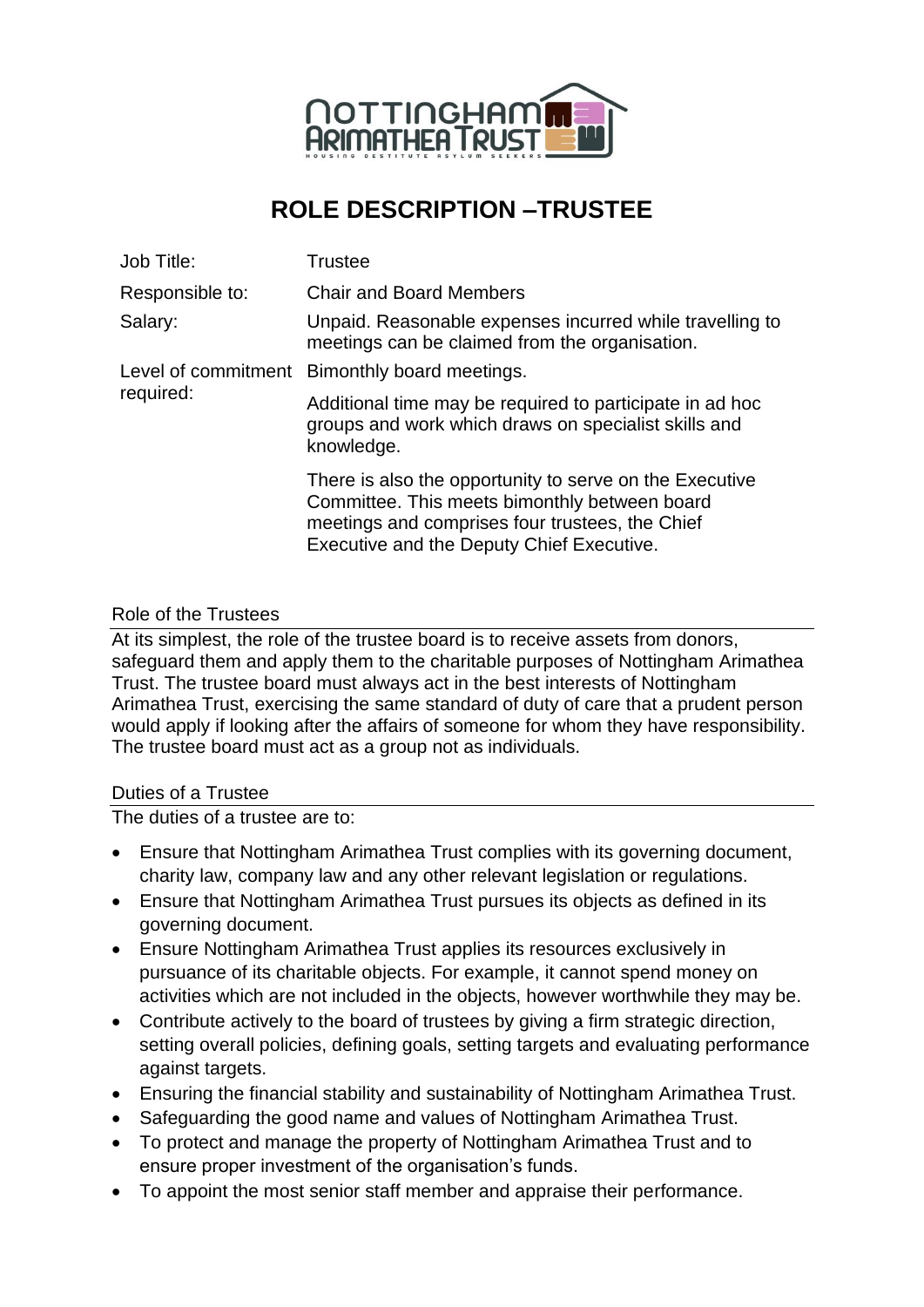In addition to the above statutory duties, each trustee should use any specific skills, knowledge or experience they have to help the board of trustees reach sound decisions. This may involve leading discussions, identifying key issues, providing advice and guidance on new initiatives, and evaluating or offering advice on other areas in which the trustee has particular expertise.

In addition trustees are expected to:

- Be committed to the vision and values of Nottingham Arimathea Trust.
- Abide by Nottingham Arimathea Trust's policies and procedures.
- Meet the minimum time commitment including attending the majority of board meetings.
- Declare conflicts of interest.
- Contribute actively to the board of trustees.
- Keep informed of the organisation's work.
- Be willing to undergo a Disclosure and Barring Service (DBS) check.

#### Minimum time commitment

#### Board Meetings

Trustees are required to attend bimonthly board meetings which are held in Nottingham on a weekday evening.

In addition to reading papers and preparing for meetings Trustees may be called upon for specific advice if they have particular expertise in a given area and/or be expected to occasionally support in practical ways such as participating in interviewing staff, representing Nottingham Arimathea Trust at events or engaging in fundraising activity.

There is also the opportunity for those wishing to be more involved, to serve on the Executive Committee. This meets bimonthly between board meetings and comprises four trustees, the Chief Executive and the Deputy Chief Executive.